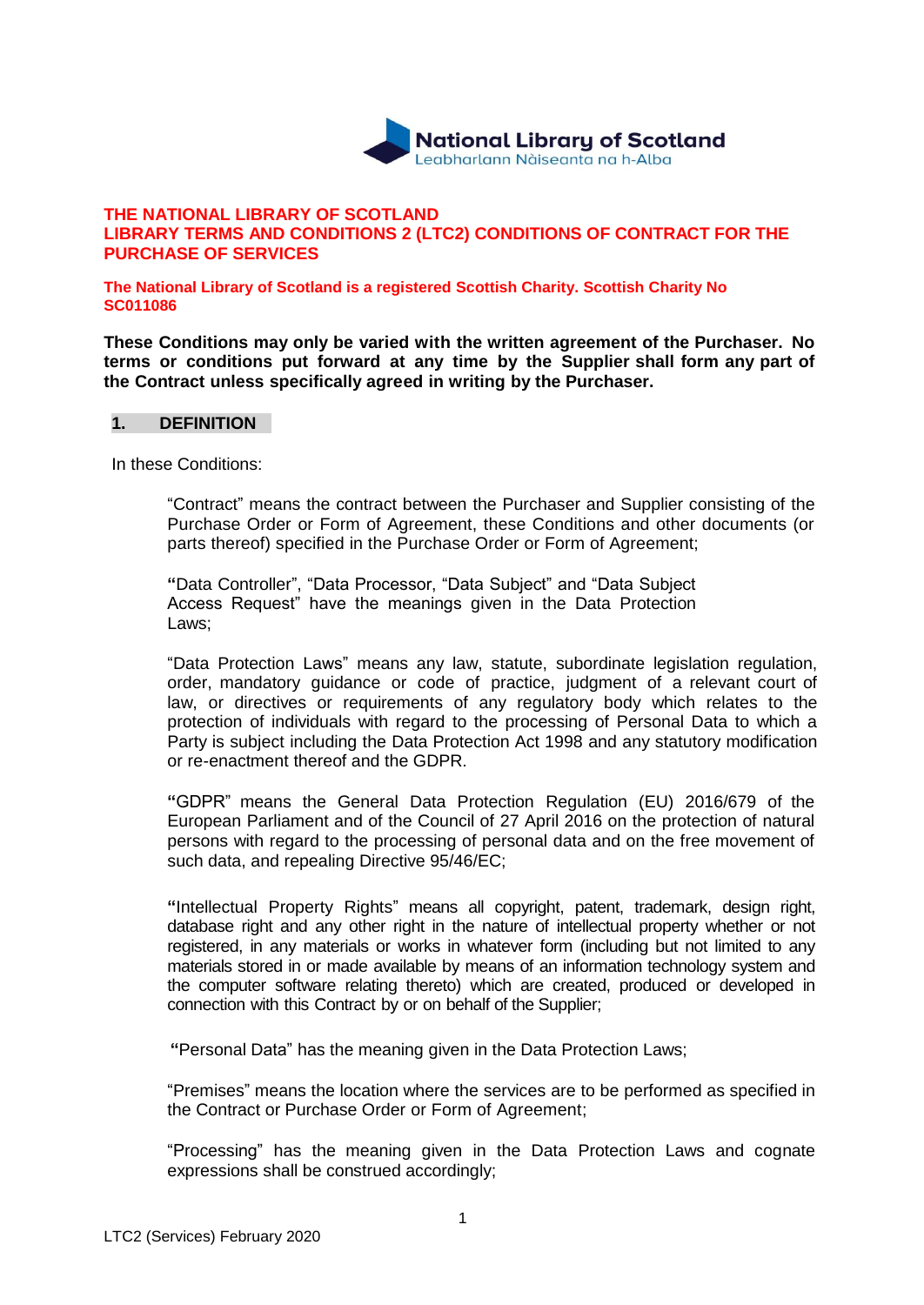"Purchase Order or Form of Agreement" means the document setting out the Purchaser's requirements for the Contract;

"Purchaser" means the National Library of Scotland

"Services" means the services provided as specified in the Purchase Order or Form of Agreement and shall, where the context so admits, include any materials, articles and goods to be supplied thereunder;

**"**Supervisory Authority" has the meaning given in Data Protection Laws; and

"Supplier" means the person, firm or company to whom the Contract is issued;

## **2. CHANGE TO CONTRACT REQUIREMENTS**

- 2.1 The Purchaser may order any variation to any part of the Services that for any other reason shall in the Purchaser's opinion be desirable. Any such variation may include (but shall not be restricted to) additions, omissions, alterations, substitutions to the Services and changes in quality, form, character, kind, timing, method or sequence of the Services.
- 2.2 Save as otherwise provided herein, no variation of the Services as provided for in Condition 2.1 hereof shall be valid unless given or confirmed in the form of an order given by the Purchaser. All such orders shall be given in writing provided that if for any reason the Purchaser shall find it necessary to give any such order orally in the first instance the Supplier shall comply with such oral order which must be confirmed in writing by the Purchaser within 2 working days of the giving of such oral order by the Purchaser, failing which the variation made by such oral order shall cease to have effect on the expiry of the said 2 working day period.
- 2.3 Where any such variation of the Services made in accordance with Condition 2.1 and 2.2 has affected or may affect the costs incurred by the Supplier in providing the Services, the Supplier will notify the Purchaser in writing of the effect which it has had or may have on the said costs and such notification shall be considered by the Purchaser, who shall take all of the facts into account (including such information as may be provided by the Supplier in respect of the effect which such variation has had or may have on the costs incurred by the Supplier in providing the service) and may authorise such alteration to the sums to be paid to the Supplier in accordance with the provisions of the Contract as are, in the Purchaser's opinion, appropriate and reasonable in the circumstances.

#### **3. INSPECTION OF PREMISES AND NATURE OF SERVICES**

- 3.1 The Supplier is deemed to have inspected the Premises before tendering so as to have understood the nature and extent of the Services to be carried out and is deemed to be satisfied in relation to all matters connected with the Services and Premises.
- 3.2 The Purchaser shall, at the request of the Supplier, grant such access as may be reasonable for this purpose.

## 4. **SECURITY AND ACCESS TO THE PURCHASER' S PREMISES**

4.1 Any access to, or occupation of, the Purchaser's premises which the Purchaser may grant the Supplier from time to time is on a non-exclusive licence basis free of charge. The Supplier must use the Purchaser's premises solely for the purpose of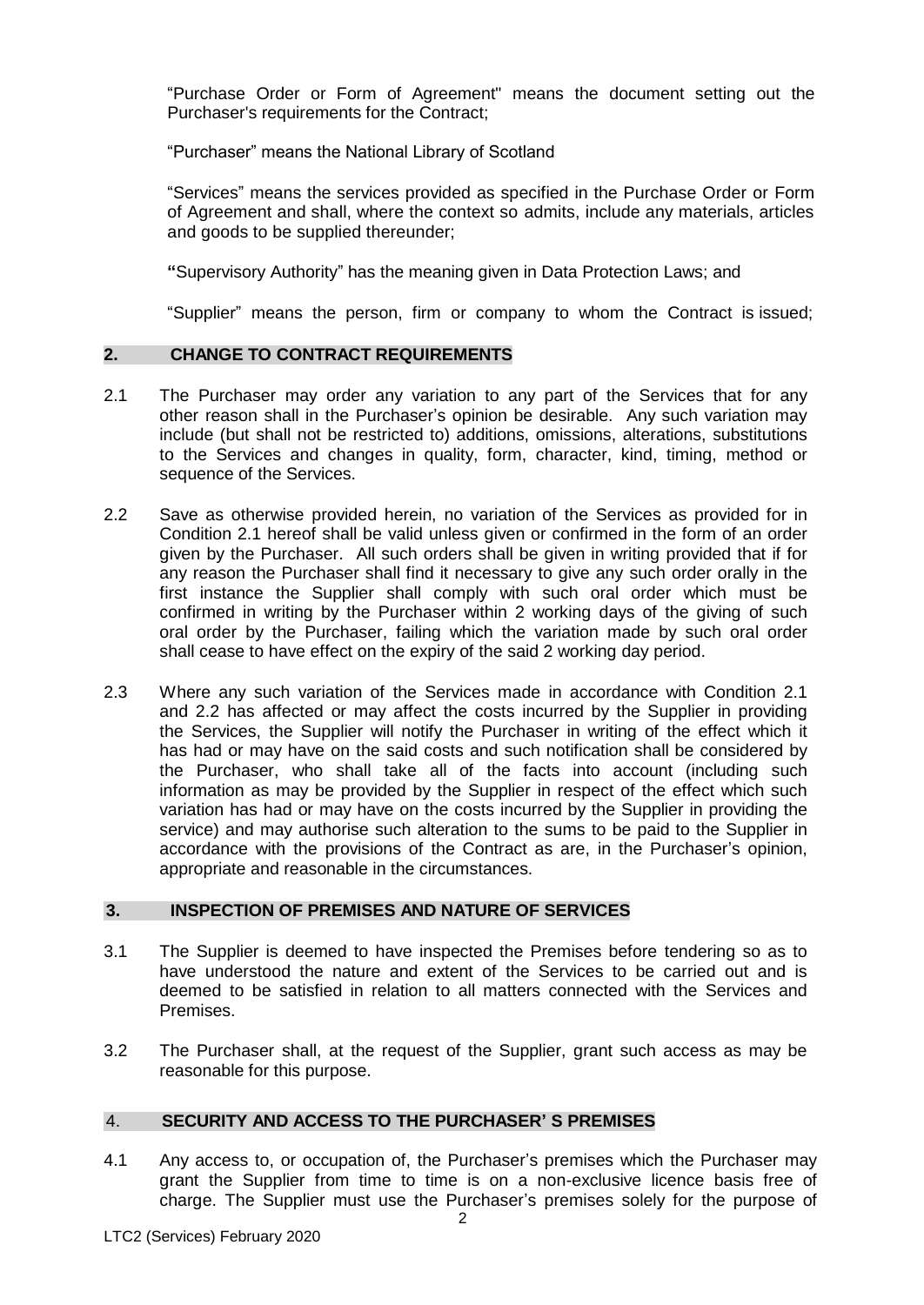performing its obligations under the Contract and must limit access to the Purchaser's premises to such individuals as are necessary for that purpose.

- 4.2 The Supplier must comply with the Purchaser's policies concerning Baseline Personnel Security Standard checks and such modifications to those policies or replacement policies as are notified to the Supplier from time to time.
- 4.3 The Supplier must notify the Purchaser of any matter or other change in circumstances which might adversely affect future Baseline Personnel Security Standard clearance.
- 4.4 At the Purchaser's written request, the Supplier must provide a list of the names and addresses of all persons who may require admission to the Purchaser's premises in connection with the Contract, specifying the capacities in which they are concerned with the Contract and giving such other particulars as the Purchaser may reasonably request.
- 4.5 The Supplier must ensure that any individual Supplier Representative entering the Purchaser's premises has completed the process for obtaining Baseline Personnel Security Standard clearance. The Supplier acknowledges that the Purchaser has the right to deny entry to any individual that has not completed the process for obtaining Baseline Personnel Security Standard clearance.
- 4.6 In accordance with the Purchaser's policies concerning visitor access, entry to the Purchaser's premises may be granted to individual Supplier Representatives for the purposes of meetings, notwithstanding that the process for obtaining Baseline Personnel Security Standard clearance has not commenced or completed.
- 4.7 The Purchaser may, by notice to the Supplier, refuse to admit onto, or withdraw permission to remain on, the Purchaser's premises any Supplier Representative whose admission or continued presence would, in the opinion of the Purchaser acting reasonably, be undesirable.
- 4.8 The Purchaser must provide advice and assistance acting reasonably to the Supplier to facilitate the Supplier's compliance with this Condition.
- 4.9 All decisions of the Purchaser under this Condition are final and conclusive.
- 4.10 Breach of this Condition by the Supplier is a material breach for the purposes of condition 19.2 (Termination).

In this Condition 4 the following terms have the meanings given to them below:

'Baseline Personnel Security Standard' means the pre-employment controls for all civil servants, members of the Armed Forces, temporary staff and government contractors generally.

'Supplier Representatives' means all persons engaged by the Supplier in the performance of its obligations under the Contract including:

- its employees and workers (including persons employed by a third party but working for and under the control of the Supplier);
- its agents, suppliers and carriers; and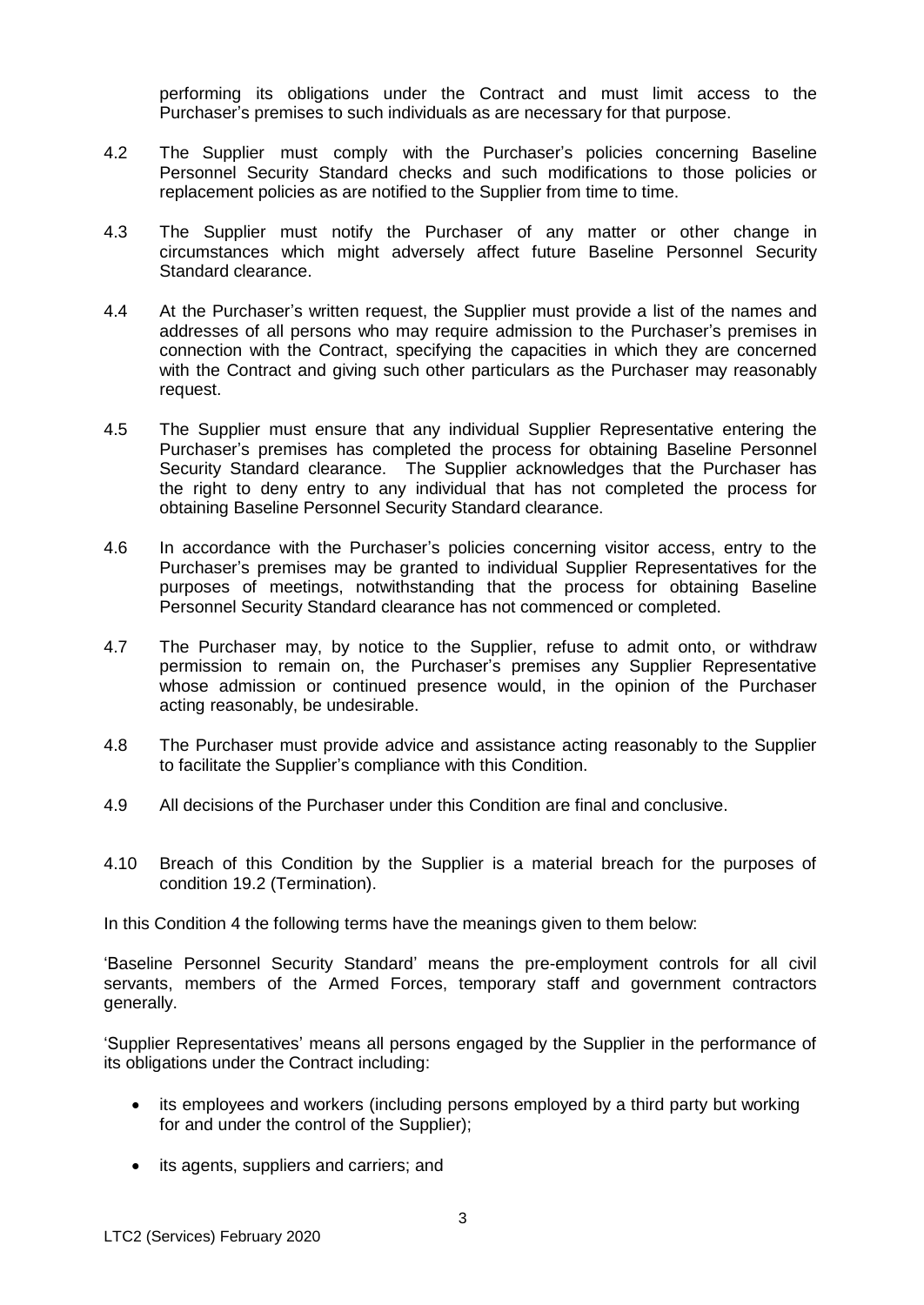any sub-contractors of the Supplier (whether approved under Condition 21 (Assignation and sub-contracting) or otherwise)

#### 5. **SUPPLIER' S STATUS**

In carrying out the Services the Supplier shall be acting as principal and not as the agent of the Purchaser. Accordingly:

- a) the Supplier shall not (and shall procure that the Supplier's agents and servants do not) say or do anything that might lead any other person to believe that the Supplier is acting as the agent of the Purchaser, and
- b) nothing in this Contract shall impose any liability on the Purchaser in respect of any liability incurred by the Supplier to any other person but this shall not be taken to exclude or limit any liability of the Purchaser to the Supplier that may arise by virtue of either a breach of this Contract or any negligence on the part of the Purchaser, or the Purchaser's staff or agents.

#### **6. SUPPLIER' S PERSONNEL**

- 6.1 The Supplier shall take the steps reasonably required by the Purchaser to prevent unauthorised persons being admitted to the Premises. If the Purchaser gives the Supplier notice that any person is not to be admitted to or is to be removed from the Premises or is not to become involved in or is to be removed from involvement in the performance of the Contract, the Supplier shall take all reasonable steps to comply with such notice and if required by the Purchaser the Supplier shall replace any person removed under this Condition with another suitably qualified person and procure that any pass issued to the person removed is surrendered.
- 6.2 If and when instructed by the Purchaser, the Supplier shall give to the Purchaser a list of names and addresses of all persons who are or may be at any time concerned with the Services or any part of them, specifying the capacities in which they are so concerned, and giving such other particulars and evidence of identity and other supporting evidence as the Purchaser may reasonably require.
- 6.3 The decision of the Purchaser shall be final and conclusive as to whether any person is to be admitted to or is to be removed from the Premises or is not to become involved in or is to be removed from involvement in the performance of the Contract and as to whether the Supplier has furnished the information or taken the steps required of the Supplier by this Condition.
- 6.4 The Supplier shall bear the cost of any notice, instruction or decision of the Purchaser under this Condition.

## **7. MANNER OF CARRYING OUT THE SERVICES**

- 7.1 The Supplier shall make no delivery of materials, plant or other things nor commence any work on the Premises without obtaining the Purchaser's prior consent.
- 7.2 Access to the Premises shall not be exclusive to the Supplier but only such as shall enable the Supplier to carry out the Services concurrently with the execution of work by others. The Supplier shall co-operate with such others as the Purchaser may reasonably require.
- 7.3 The Purchaser shall have the power at any time during the progress of the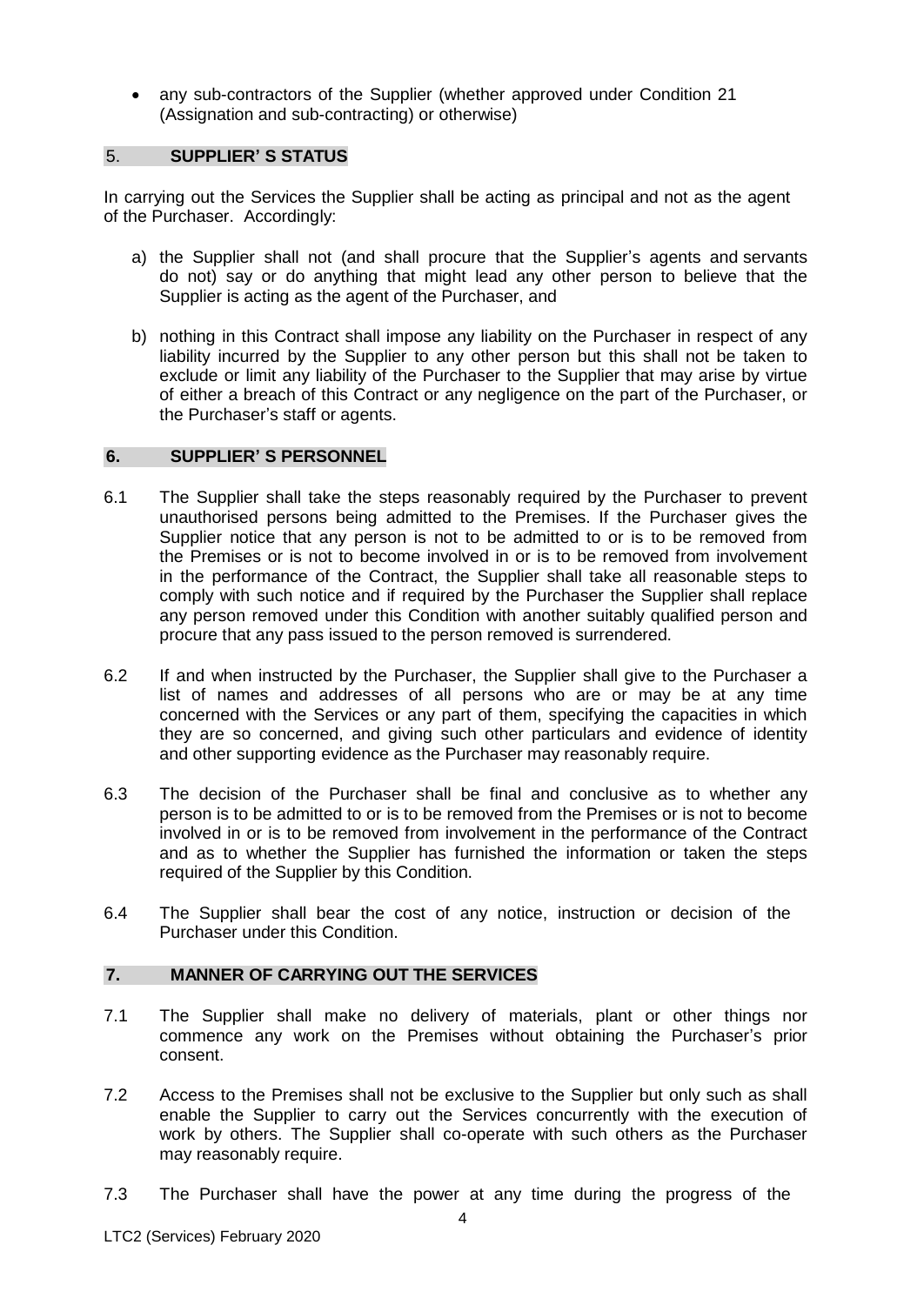Services to order in writing:

- a) the removal from the Premises of any materials which in the opinion of the Purchaser are either hazardous, noxious or not in accordance with the Contract, and/or
- b) the substitution of proper and suitable materials, and/or
- c) the removal and proper re-execution notwithstanding any previous test thereof or interim payment therefor of any work which, in respect of material or workmanship is not in the opinion of the Purchaser in accordance with the Contract.
- 7.4 The Supplier shall forthwith comply with any order made under Condition 7.3.
- 7.5 On completion of the Services the Supplier shall remove the Supplier's plant, equipment and unused materials and shall clear away from the Premises all rubbish arising out of the Services and leave the Premises in a neat and tidy condition.

## **8. HEALTH AND SAFETY**

The Supplier shall perform the Services in such a manner as to be safe and without risk to the health or safety of persons in the vicinity of the place where the Services are being performed (whether such persons are in the vicinity of the said place at the time when the Services are being performed or otherwise) and in such a manner as to comply with any relevant health and safety or other legislation (including Statutory Instrument, Orders, or Regulations made under the said legislation) and any requirements imposed by a local or other regulatory authority in connection with the performance of services of the type supplied to the Purchaser, whether specifically or generally. The Supplier shall indemnify the Purchaser against all actions, suits, claims, demands, losses, charges, costs and expenses which the Purchaser may suffer or incur as a result of or in connection with any breach of this Condition.

#### **9. TIME OF PERFORMANCE**

The Supplier shall begin performing the Services on the date stated in the Purchase Order or Form of Agreement and shall complete the Services by the date stated in the Purchase Order or Form of Agreement or continue to perform them for the period stated in the Purchase Order or Form of Agreement (whichever is applicable). Time is of the essence of the Contract. The Purchaser may by written notice require the Supplier to execute the Services in such order as the Purchaser may decide. In the absence of such notice the Supplier shall submit such detailed programmes of work and progress reports as the Purchaser may from time to time require.

#### **10. PAYMENT**

- 10.1.1 Unless otherwise stated in the Contract, payment will be made within 30 days of receipt and agreement of invoices, submitted monthly in arrears, for work completed to the satisfaction of the Purchaser.
- 10.1.2 In this Condition 10, "invoice" includes an electronic invoice meeting all requirements set out in regulation 70A of the Public Contracts (Scotland) Regulations 2015 or regulation 44A of the Concession Contracts (Scotland) Regulations 2016.
- 10.2 Value Added Tax, where applicable, shall be shown separately on all invoices as a strictly net extra charge.
- 10.3 Notwithstanding Condition 21 (Assignation and sub-contracting) of this Contract the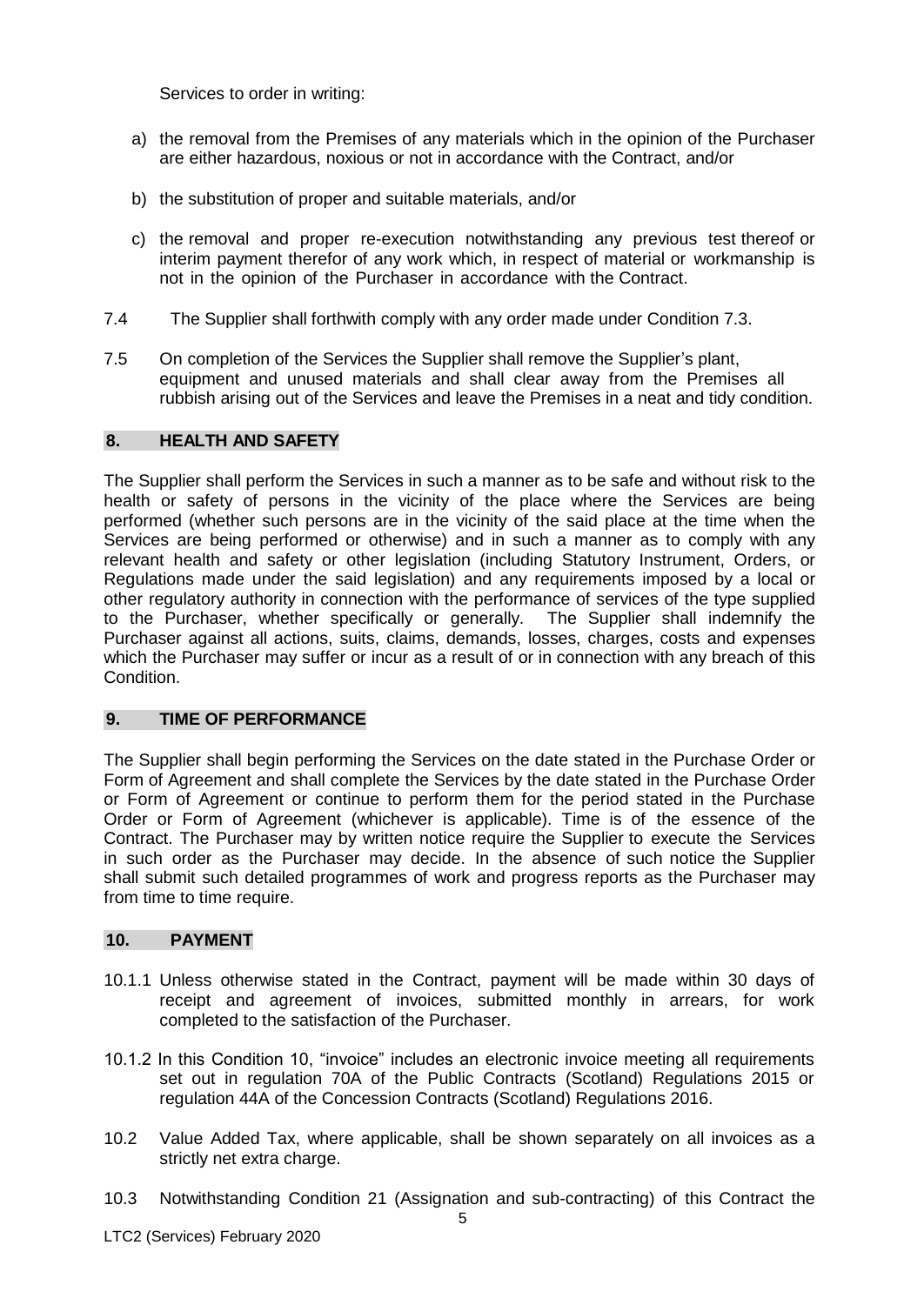Supplier may assign to another person (an "assignee") the right to receive payment of the Price or any part thereof due to the Supplier under this Contract subject to (i) deduction of sums in respect of which the Purchaser exercises the right of recovery under Condition 20 (Recovery of sums due) of this Contract and (ii) all the related rights of the Purchaser under this Contract in relation to the recovery of sums due but unpaid. The Supplier shall notify or procure that any assignee notifies the Purchaser of any variations to the arrangements for payment of the Price or for handling invoices, in each case in good time to enable the Purchaser to redirect payments or invoices accordingly. In the absence of such notification the Purchaser shall be under no obligation to vary the arrangements for payment of the Price or for handling invoices.

## **11. FREE-ISSUE MATERIALS**

Where the Purchaser for the purpose of the Contract issues materials free of charge to the Supplier such materials shall be and remain the property of the Purchaser. The Supplier shall maintain all such materials in good order and condition and shall use such materials solely in connection with the Contract. The Supplier shall notify the Purchaser of any surplus materials remaining after completion of the Services and shall dispose of them as the Purchaser may direct. Waste of such materials arising from bad workmanship or negligence of the Supplier or any of the Supplier's servants, agents or sub- Contractors shall be made good at the Supplier's expense. Without prejudice to any other of the rights of the Purchaser, the Supplier shall deliver up such materials whether processed or not to the Purchaser on demand.

#### **12. AUDIT**

- 12.1 The Supplier shall keep and maintain until 5 years after the Contract has been completed records to the satisfaction of the Purchaser of all expenditures which are reimbursable by the Purchaser and of the hours worked and costs incurred in connection with any employees of the Supplier paid for by the Purchaser on a time charge basis. The Supplier shall on request afford the Purchaser or the Purchaser's representatives such access to those records as may be required by the Purchaser in connection with the Contract.
- 12.2 The provisions of this Condition 12 shall apply during the continuance of this Contract and after its termination howsoever arising.

#### **13. CORRUPT GIFTS OR PAYMENTS**

The Supplier shall not offer or give, or agree to give, to any employee or representative of the Purchaser any gift or consideration of any kind as an inducement or reward for doing or refraining from doing or for having done or refrained from doing, any act in relation to the obtaining or execution of this or any other contract with the Purchaser or for showing or refraining from showing favour or disfavour to any person in relation to this or any such contract. The attention of the Supplier is drawn to the criminal offences created by the Bribery Act 2010.

#### **14. INTELLECTUAL PROPERTY RIGHTS**

14.1 All Intellectual Property Rights in any material including but not limited to reports, guidance, specification, instructions, toolkits, plans, data, drawings, databases, patents, patterns, models, designs which are created or developed by the Supplier on behalf of the Purchaser for use, or intended use, in relation to the performance by the Supplier of its obligations under the Contract are hereby assigned to and shall vest in the Purchaser absolutely.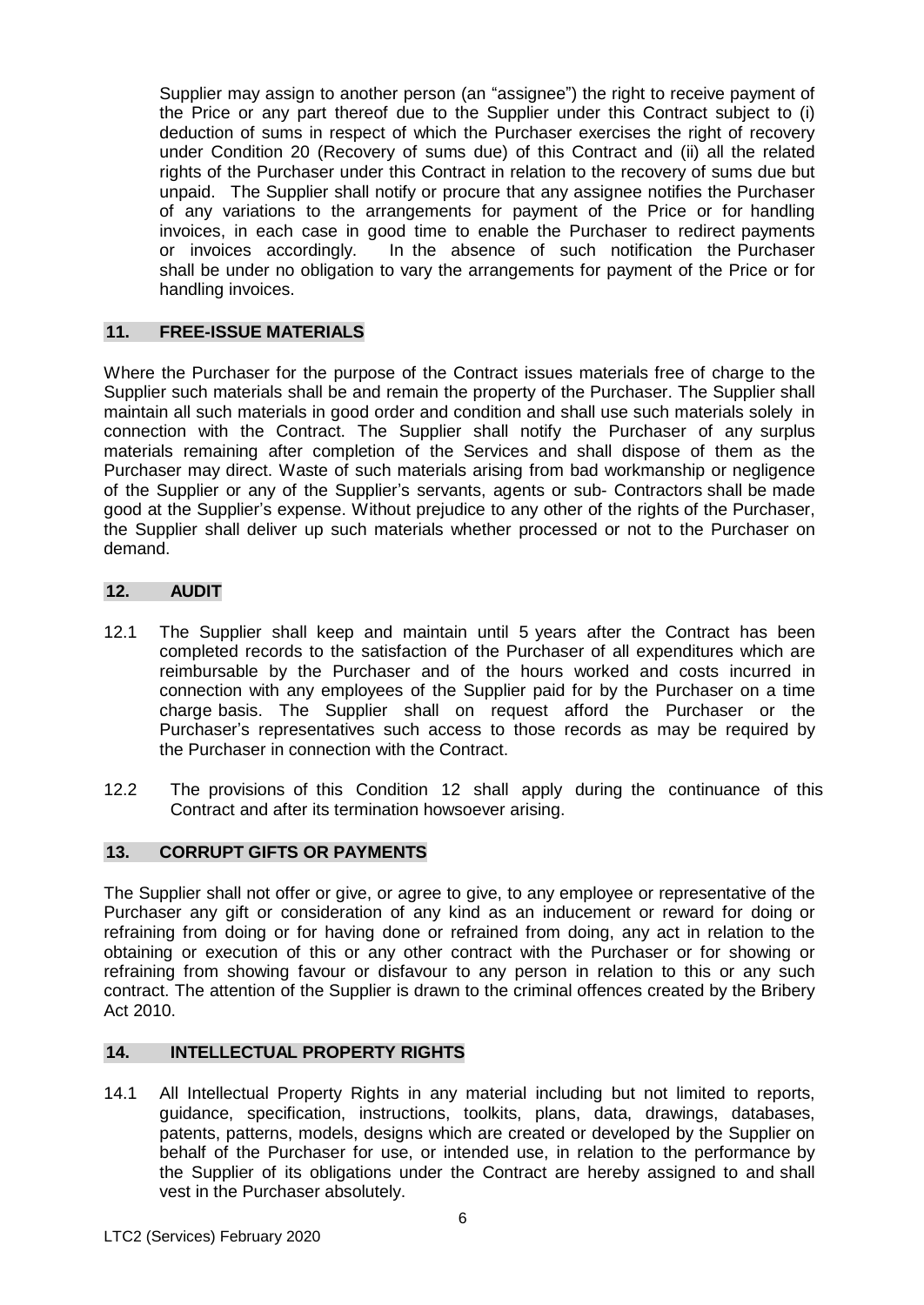- 14.2 Except as may expressly be provided for in the Contract, neither party acquires any interest in or license to use the other party's Intellectual Property Rights owned or developed prior to or independently of the Contract.
- 14.3 The Supplier must not infringe any Intellectual Property Rights of any third party in providing the Services or otherwise performing its obligations under the Contract. The Supplier shall indemnify the Purchaser against all actions, claims, demands, losses, charges, costs and expenses which the Purchaser may suffer or incur as a result of or in connection with any breach of this Condition 14.3.
- 14.4 The provisions of this Condition 14 shall apply during the continuance of this Contract and after its termination howsoever arising.

#### **15. INDEMNITY AND INSURANCE**

- 15.1 Without prejudice to any rights or remedies of the Purchaser the Supplier shall indemnify the Purchaser against all actions, suits, claims, demands, losses, charges, costs and expenses which the Purchaser may suffer or incur as a result of or in connection with any damage to property or in respect of any injury (whether fatal or otherwise) to any person which may result directly or indirectly from any negligent or wrongful act or omission of the Supplier.
- 15.2 The Purchaser shall indemnify the Supplier in respect of all claims, proceedings, actions, damages, fines, costs, expenses or other liabilities which may arise out of, or in consequence of, a breach of Data Protection Laws where the breach is the direct result of the Supplier acting in accordance with the Purchaser's written instructions. This indemnity provision shall not apply if the Supplier
	- (a) acts on the Purchaser's specific written instructions but fails to notify the Purchaser in accordance with condition 28.12 (c) of this Contract.
- 15.3 Except in the case of loss, damage or personal injury (including death) suffered by an employee of the Supplier (in respect of which the indemnity in Condition 15.1 shall apply whether or not the loss, damage or personal injury was caused by the negligent or wilful act or omission of the Purchaser the indemnity contained in Condition 15.1 shall not apply to the extent that the loss, damage or injury is caused by the negligent or wilful act or omission of the Purchaser.
- 15.4 The Supplier shall have in force and shall require any sub-Contractor to have in force:
	- (a) employers liability insurance in a sum not less than  $£10$  million for any one incident
	- (b) public liability insurance for such sum and range of cover as the Supplier deems to be appropriate but covering at least all matters which are the subject of indemnities or compensation obligations under these Conditions in the sum of not less than £2 million for any one incident and unlimited in total, unless otherwise agreed by the Purchaser in writing.
	- (c) professional indemnity insurance in the sum of not less than £2 million or in an amount not less than that stated in the Purchase Order or Form of Agreement for each and every claim for a period beginning now and ending 6 years after the last date of completion of the Services.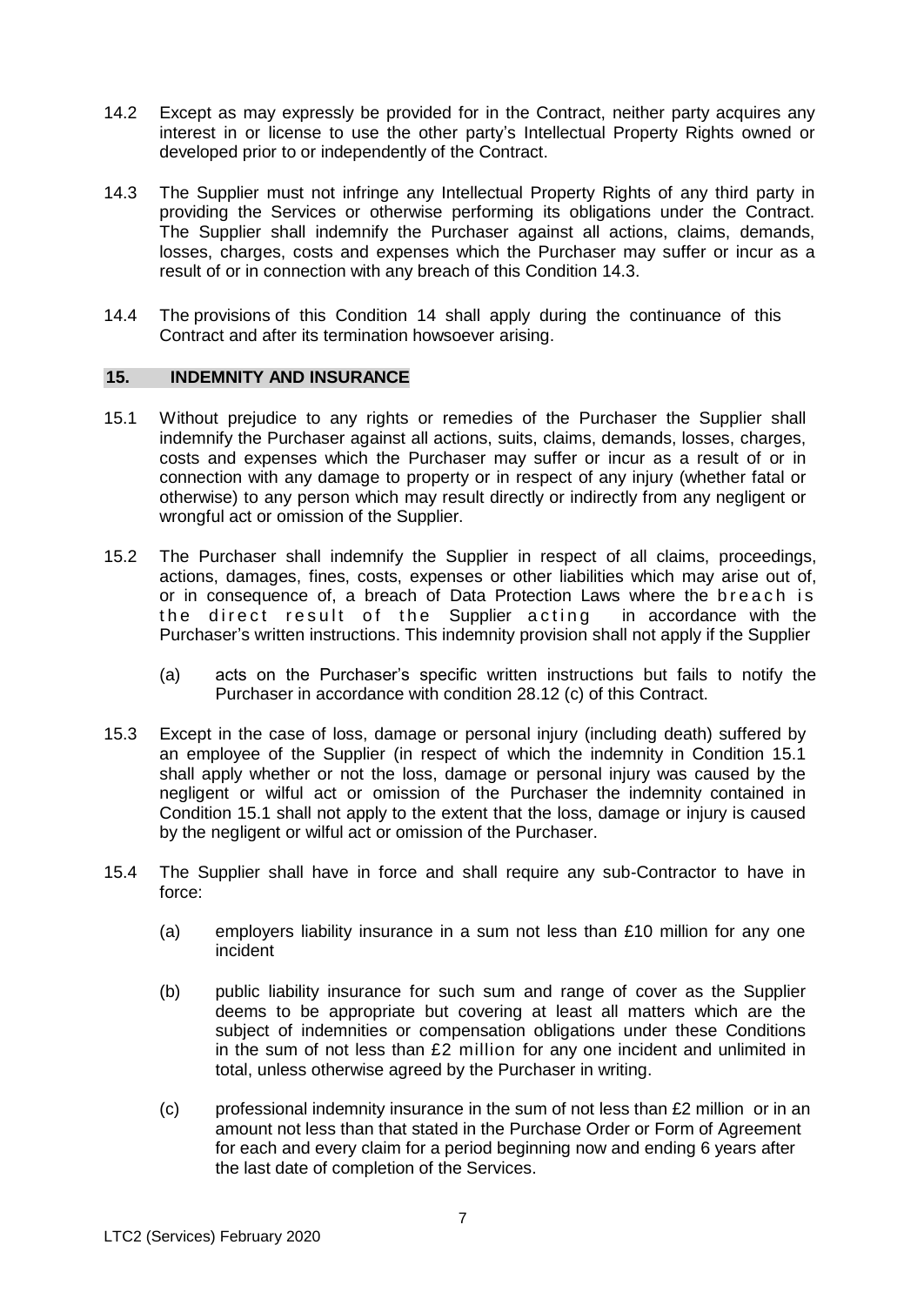15.5 The policy or policies of insurance referred to in Condition 15.4 shall be shown to the Purchaser whenever the Purchaser requests, together with satisfactory evidence of payment of premiums, including the latest premium due thereunder.

## **16. DISCRlMlNATlON**

The Supplier must not unlawfully discriminate against any person within the meaning of the Equality Act 2010 in its activities relating to the Contract or any other contract with the Purchaser.

## **17. BLACKLISTING**

The Supplier must not commit any breach of the Employment Relations Act 1999 (Blacklists) Regulations 2010 or section 137 of the Trade Union and Labour Relations (Consolidation) Act 1992, or commit any breach of the Data Protection Laws by unlawfully processing personal data in connection with any blacklisting activities. Breach of this Condition is a material default which shall entitle the Purchaser to terminate the Contract.

## **18. OFFICIAL SECRETS ACT, CONFIDENTIALITY AND ACCESS TO GOVERNMENT INFORMATION**

- 18.1 The Supplier undertakes to abide and procure that the Supplier's employees abide by the provisions of the Official Secrets Acts 1911 to 1989.
- 18.2 The Supplier shall keep secret and not disclose and shall procure that the Supplier's employees keep secret and do not disclose any information of a confidential nature obtained by the Supplier by reason of this Contract except information which is in the public domain otherwise than by reason of a breach of this provision.
- 18.3 All information related to the Contract will be treated as commercial in confidence by the parties except that:
	- a) The Supplier may disclose any information as required by law or judicial order to be disclosed.
	- (b) The Purchaser may disclose any information as required by law or judicial order to be disclosed. Further, the Purchaser may disclose all information obtained by the Purchaser by virtue of the Contract to the Scottish or United Kingdom Parliament or any other department, office or agency of Her Majesty's Government in Scotland or the United Kingdom, and their servants or agents. When disclosing such information to either the Scottish Parliament or the United Kingdom Parliament it is recognised and agreed by both parties that the Purchaser shall if the Purchaser sees fit disclose such information but is unable to impose any restrictions upon the information that the Purchaser provides to Members of the Scottish Parliament, (MSPs) or Members of the United Kingdom Parliament (MPs). Such disclosure shall not be treated as a breach of this Contract.
- 18.4 The provisions of this Condition 18 shall apply during the continuance of this Contract and after its termination howsoever arising.
- 18.5 The parties acknowledge that, except for any information which is exempt from disclosure in accordance with the provision of Freedom of Information (Scotland) Act 2002 (FOISA), the content of the Contract is not confidential information and the Supplier hereby gives its consent for the Purchaser to publish the Contract in its entirety to the general public (but with any Information that is exempt from disclosure in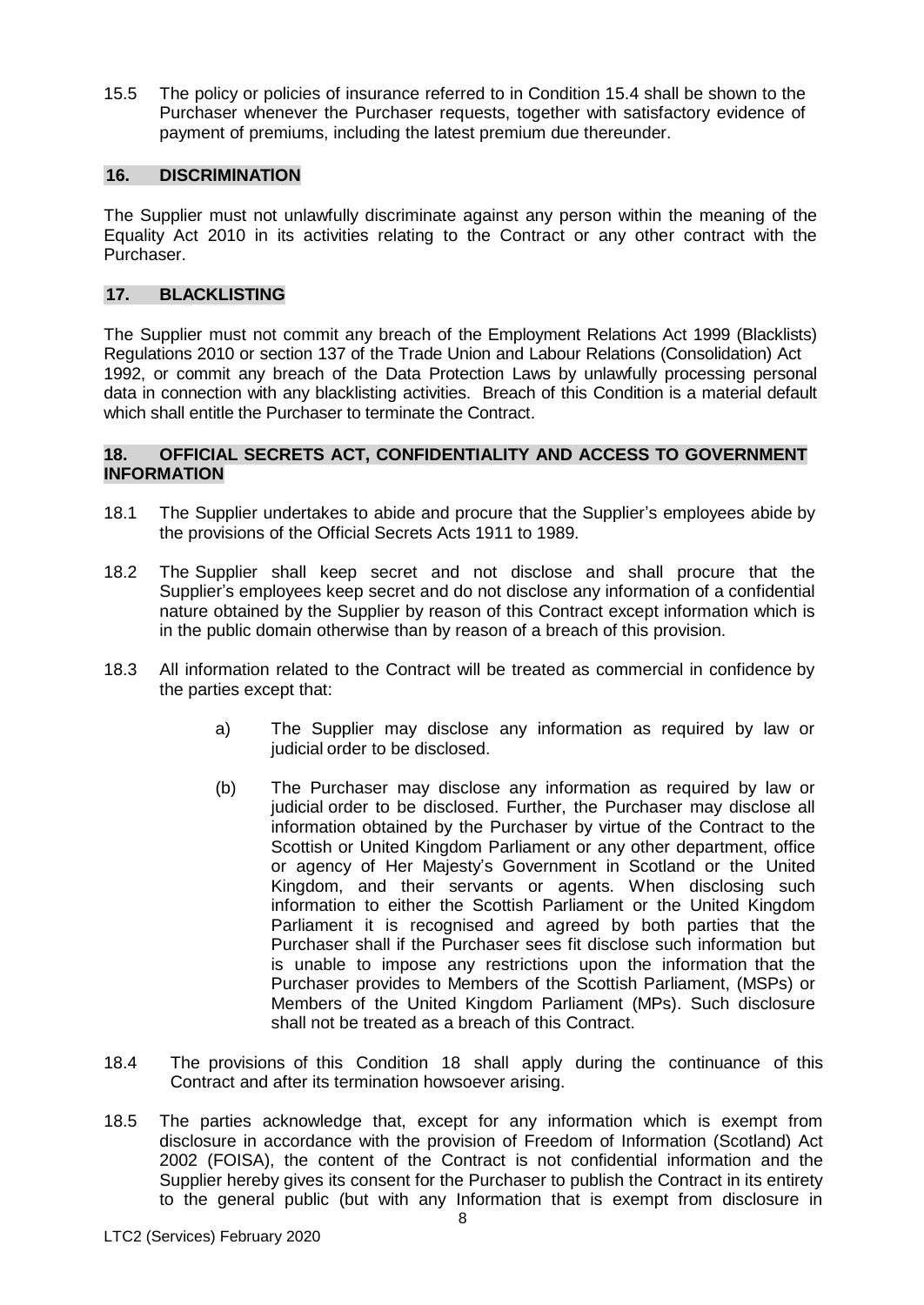accordance with FOISA redacted) including any charges to the Contract agreed from time to time.

### **19. TERMINATION**

- 19.1 The Supplier shall notify the Purchaser in writing immediately upon the occurrence of any of the following events:
	- (a) where the Supplier is an individual and if a petition is presented for the Supplier's bankruptcy or the sequestration of the Supplier's estate or a criminal bankruptcy order is made against the Supplier, or the Supplier is apparently insolvent, or makes any composition or arrangement with or for the benefit of creditors, or makes any conveyance or assignation for the benefit of creditors, or if an administrator or trustee is appointed to manage the Supplier's affairs; or
	- (b) where the Supplier is not an individual but is a firm, or a number of persons acting together in any capacity, if any event in (a) or (c) of this Condition occurs in respect of the firm or any partner in the firm or any of those persons or a petition is presented for the Supplier to be wound up as an unregistered company; or
	- (c) where the Supplier is a company, if the company passes a resolution for winding-up of dissolution (otherwise than for the purposes of and followed by an amalgamation or reconstruction) or the court makes an administration order or a winding-up order, or the company makes a composition or arrangement with its creditors, or an administrator, administrative receiver, receiver or manager is appointed by a creditor or by the court, or possession is taken of any of its property under the terms of a floating charge.
- 19.2 On the occurrence of any of the events described in Condition 19.1 or, if the Supplier shall have committed a material breach of this Contract and (if such breach is capable of remedy) shall have failed to remedy such breach within30 days of being required by the Purchaser in writing to do so or, where the Supplier is an individual if the Supplier shall die or be adjudged incapable of managing his or her affairs within the meaning of the Adults with Incapacity (Scotland) Act 2000 or the Mental Health (Care and Treatment) (Scotland) Act 2003, the Purchaser shall be entitled to terminate this Contract by notice to the Supplier with immediate effect. Thereupon, without prejudice to any other of the Purchaser's rights, the Purchaser may complete the Services or have them completed by a third party, using for that purpose (making a fair and proper allowance therefor in any payment subsequently made to the Supplier) all materials, plant and equipment on the Premises belonging to the Supplier, and the Purchaser shall not be liable to make any further payment to the Supplier until the Services have been completed in accordance with the requirements of the Contract, and shall be entitled to deduct from any amount due to the Supplier the costs thereof incurred by the Purchaser (including the Purchaser's own costs). If the total cost to the Purchaser exceeds the amount (if any) due to the Supplier, the difference shall be recoverable by the Purchaser from the Supplier.
- 19.3 The Purchaser may terminate the Contract in the event that:
	- (a) the Contract has been subject to substantial modification which would have required a new procurement procedure in accordance with regulation 72(9) (modification of contracts during their term) of The Public Contracts (Scotland) Regulations 2015;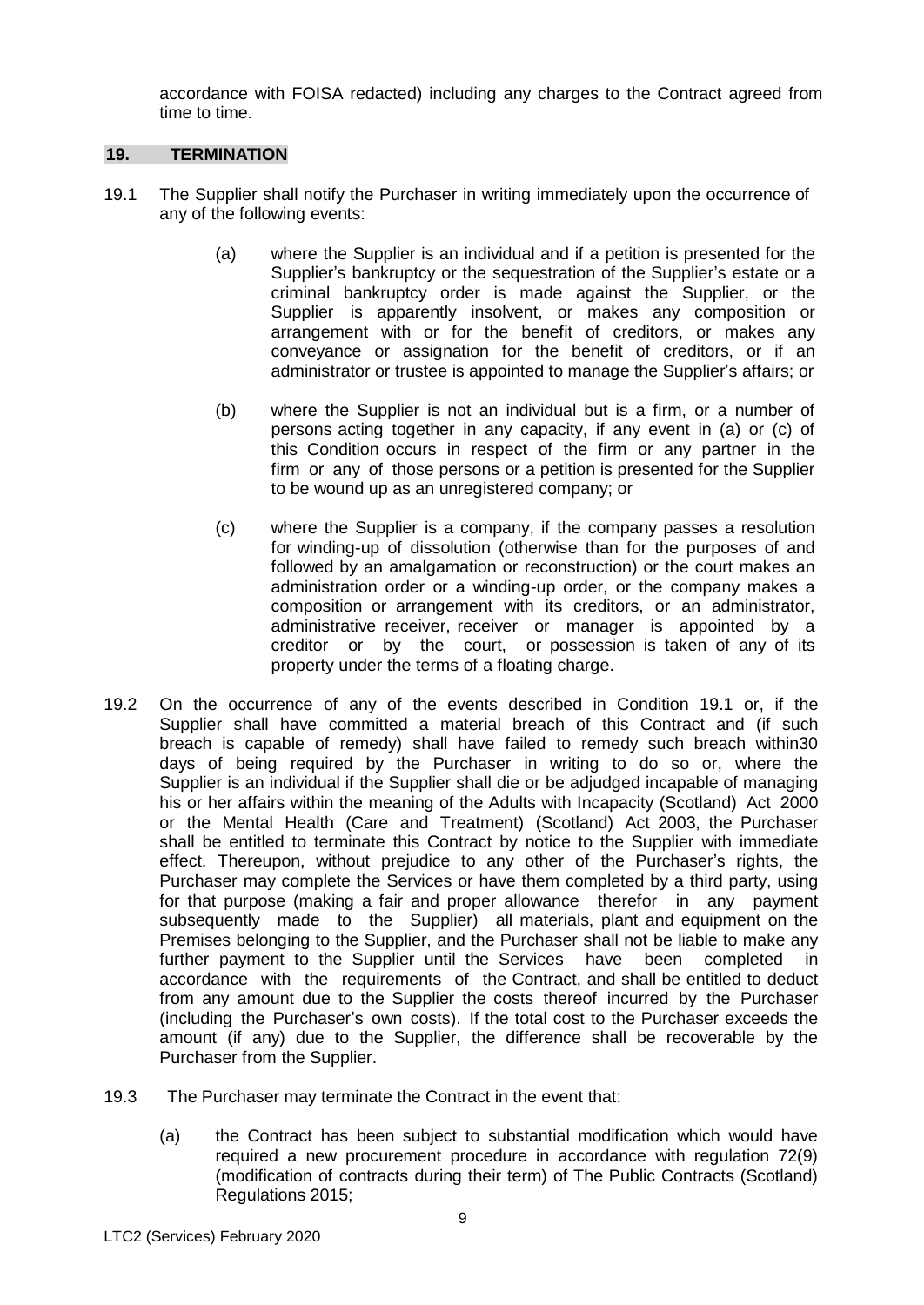- (b) the Supplier has, at the time of contract award, been in one of the situations referred to in regulation 58(1) (exclusion grounds) of The Public Contracts (Scotland) Regulations 2015, including as a result of the application of regulation 58(2) of those regulations, and should therefore have been excluded from the procurement procedure; or
- (c) the Contract should not have been awarded to the Supplier in view of a serious infringement of the obligations under the Treaties and the Directive 2014/24/EU that has been declared by the Court of Justice of the European Union in a procedure under Article 258 of the Treaty on the Functioning of the European Union.

In this Condition, 'the Treaties' has the meaning given in the European Communities Act 1972.

- 19.4 The Purchaser may also terminate the Contract in the event of a failure by the Supplier to comply in the performance of the Services with legal obligations in the fields of environmental, social and employment law.
- 19.5 In addition to the Purchaser's rights of termination under Condition 19.2, 19.3 and 19.4, the Purchaser shall be entitled to terminate this Contract by giving to the Supplier not less than 30 days notice to that effect.
- 19.6 Termination under Condition 19.2, 19.3, 19.4 or 19.5 shall not prejudice or affect any right of action or remedy which shall have accrued or shall thereupon accrue to the Purchaser and shall not affect the continued operation of Conditions 12(Audit),14 (Intellectual Property Rights), 18 (Official Secrets Acts, etc.) and 27 (TUPE) and 28 (Data Protection).

#### **20. RECOVERY OF SUMS DUE**

Wherever under this Contract any sum of money is recoverable from or payable by the Supplier, that sum may be deducted from any sum then due, or which at any later time may become due, to the Supplier under this Contract or under any other agreement or contract with the Purchaser.

#### **21. ASSIGNATION AND SUB-CONTRACTING**

- 21.1 The Supplier shall not assign or sub-contract any portion of the Contract without the prior written consent of the Purchaser. Sub-contracting any part of the Contract shall not relieve the Supplier of any obligation or duty attributable to the Supplier under the Contract or these Conditions.
- 21.2 Where the Purchaser has consented to the placing of sub-contracts, copies of each sub-contract shall be sent by the Supplier to the Purchaser immediately it is issued.
- 21.3 Where the Supplier enters into a sub-contract must ensure that a provision is included which:
	- 21.3.1 requires payment to be made of all sums due by the Supplier to the subcontractor within a specified period not exceeding 30 days from the receipt of a valid invoice as defined by the sub-contract requirements and provides that, where the Purchaser has made payment to the Supplier in respect of Services and the sub-contractor's invoice relates to such Services then, to that extent, the invoice must be treated as valid and, provided the Supplier is not exercising a right of retention or set-off in respect of a breach of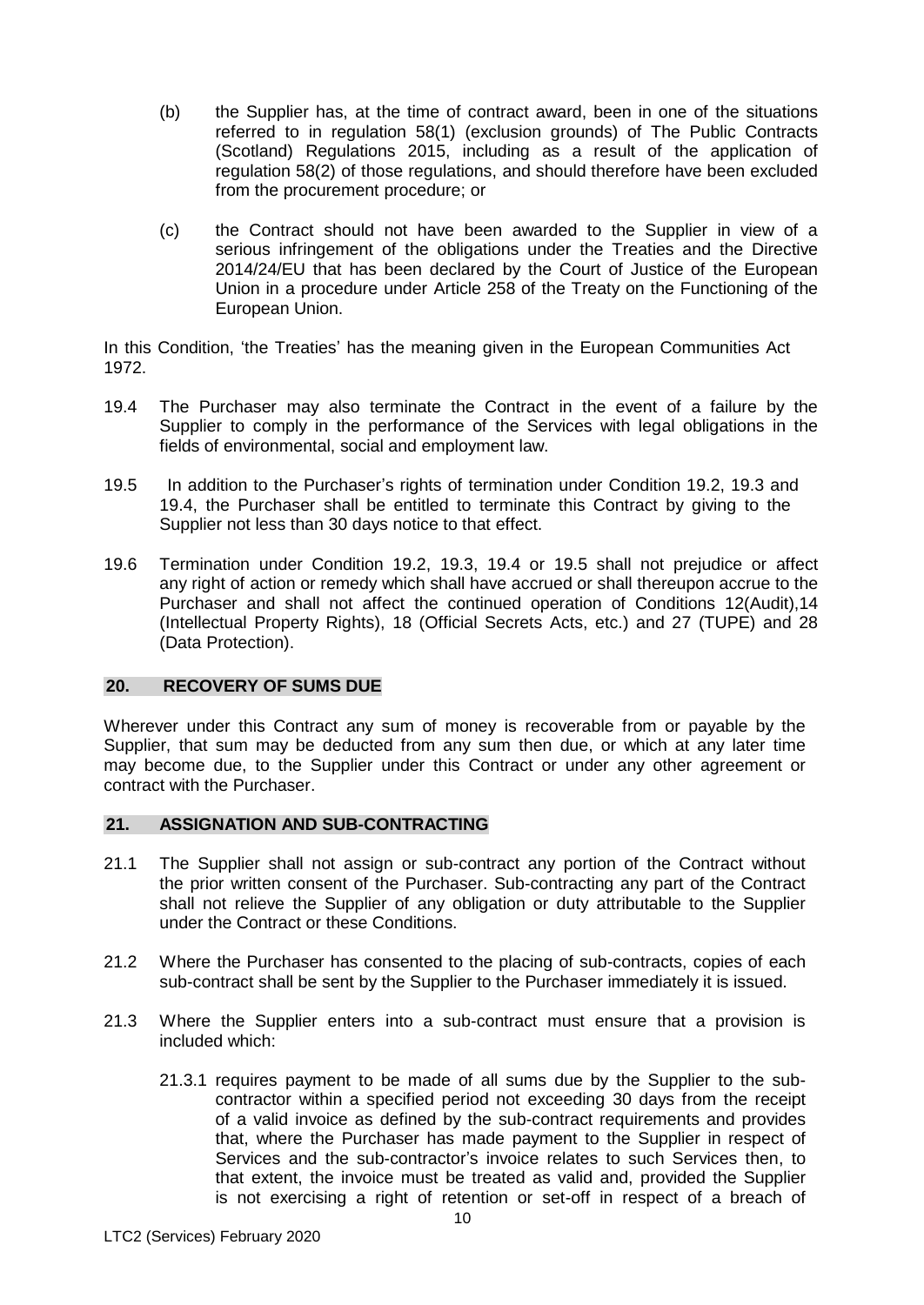contract by the sub-contractor or in respect of a sum otherwise due by the sub-contractor to the Supplier, payment must be made to the sub-contractor without deduction;

- 21.3.2 notifies the sub-contractor that the sub-contract forms part of a larger contract for the benefit of the Purchaser and that should the sub-contractor have any difficulty in securing the timely payment of an invoice, that matter may be referred by the sub-contractor to the Purchaser; and
- 21.3.3 in the same terms as that set out in this Condition 21.3 (including for the avoidance of doubt this Condition 21.3.3) subject only to modification to refer to the correct designation of the equivalent party as the Supplier and sub-contractor as the case may be.
- 21.4 The Supplier shall also include in every sub-contract:
	- 21.4.1 a right for the Supplier to terminate that sub-contract if the relevant subcontractor fails to comply in the performance of its contract with legal obligations in the fields of environmental, social or employment law or if any of the termination events (involving substantial modification of the Contract, contract award despite the existence of exclusion grounds or a serious infringement of EU legal obligations) specified in Condition 19.3 occur; and
- 21.4.1.2 a requirement that the sub-contractor includes a provision having the same effect as 21.4.1 above in any sub-contract which it awards.

In this Condition 21.4, 'sub-contract' means a contract between two or more suppliers, at any stage of remoteness from the Purchaser in a sub-contracting chain, made wholly or substantially for the purpose of performing (or contributing to the performance of) the whole or any part of this Contract.

## **22. NOTICES**

Any notice given under or pursuant to the Contract may be sent by hand or by post or by registered post or by the recorded delivery service or transmitted by telex, telemessage facsimile transmission or other means of telecommunication resulting in the receipt of a written communication in permanent form and if so sent or transmitted to the address of the party shown on the Purchase Order or Form of Agreement, or to such other address as the party may by notice to the other have substituted therefor, shall be deemed effectively given on the day when in the ordinary course of the means of transmission it would first be received by the addressee in normal business hours.

#### **23. COMPLIANCE WITH THE LAW ETC.**

In providing the Services and otherwise when performing the Contract, the Supplier must comply in all respects with:

- 23.1 all applicable law;
- 23.2 any applicable requirements of regulatory bodies; and
- 23.3 Good Industry Practice.

In this condition, 'Good Industry Practice' means standards, practices, methods and procedures conforming to legal and regulatory requirements and the degree of skill and care, diligence, prudence and foresight which would reasonably and ordinarily be expected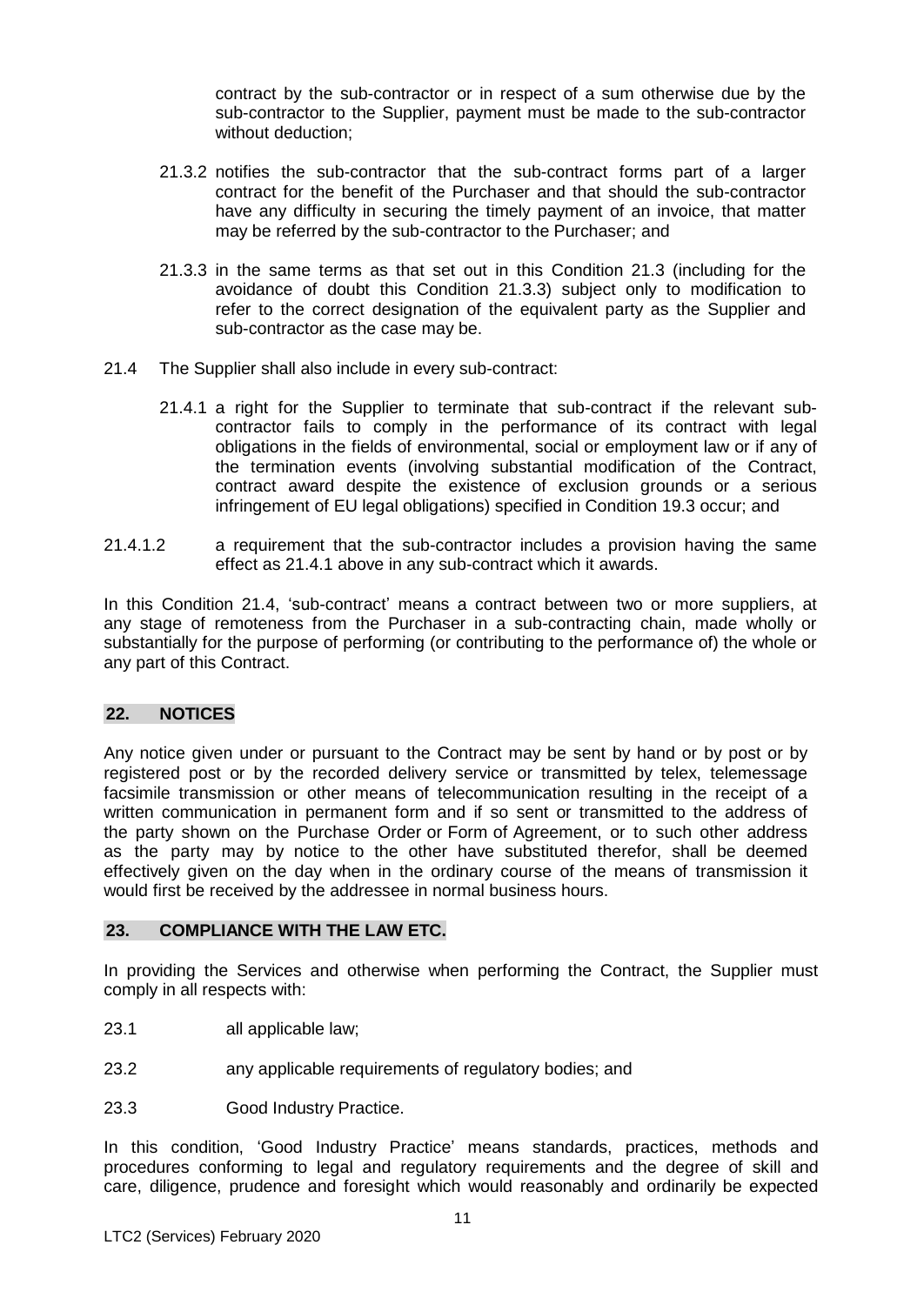from a skilled and experienced person or body engaged in a similar type of undertaking as the Supplier under the same or similar circumstances.

## **24. DISPUTE RESOLUTION**

- 24.1 The parties must attempt in good faith to resolve any dispute between them arising out of or in connection with the Contract.
- 24.2 Any dispute or difference arising out of or in connection with the Contract, including any question regarding its existence, validity or termination which cannot be resolved in good faith, shall be determined by the appointment of a single arbitrator to be agreed between the parties, and failing agreement within 14 days after either party has given to the other a written request to concur in the appointment of an arbitrator, by an arbitrator to be appointed by the Scottish Arbitration Centre on the written application of either party. The seat of the arbitration shall be in Scotland. The language used in the arbitral proceedings shall be English.
- 24.3 Any arbitration under 24.2 is subject to the Arbitration (Scotland) Act 2010.

## **25. HEADINGS**

The headings to Conditions shall not affect their interpretation.

## **26. GOVERNING LAW**

These Conditions shall be governed by and construed in accordance with Scottish law and the Supplier hereby irrevocably submits to the jurisdiction of the Scottish courts. The submission to such jurisdiction shall not (and shall not be construed so as to) limit the right of the Purchaser to take proceedings against the Supplier in any other court of competent jurisdiction, nor shall the taking of proceedings in any one or more jurisdictions preclude the taking of proceedings in any other jurisdiction, whether concurrently or not.

## **27. TUPE**

- 27.1 The Supplier recognises that the Transfer of Undertakings (Protection of Employment) Regulations 2006 (TUPE) may apply in respect of the Contract, and that for the purposes of those Regulations, the undertaking concerned (or any relevant part of the undertaking) shall (a) transfer to the Supplier on the commencement of the Contract; (b) transfer to another supplier on the expiry of the Contract.
- 27.2 During the period of six months preceding the expiry of the Contract or after the Purchaser has given notice to terminate the Contract or the Supplier stops trading, and within 20 working days of being so requested by the Purchaser, the Supplier shall fully and accurately disclose to the Purchaser or to any person nominated by the Purchaser information relating to employees engaged in providing the Services in relation to the Contract in particular, but not necessarily restricted to, the following:
	- (a) the total number of personnel whose employment with the Supplier is liable to be terminated at the expiry of this Contract but for any operation of law; and
	- (b) for each person, age and gender, details of their salary, date of commencement of continuous employment and pay settlements covering that person which relate to future dates but which have already been agreed and their redundancy entitlements (the names of individual members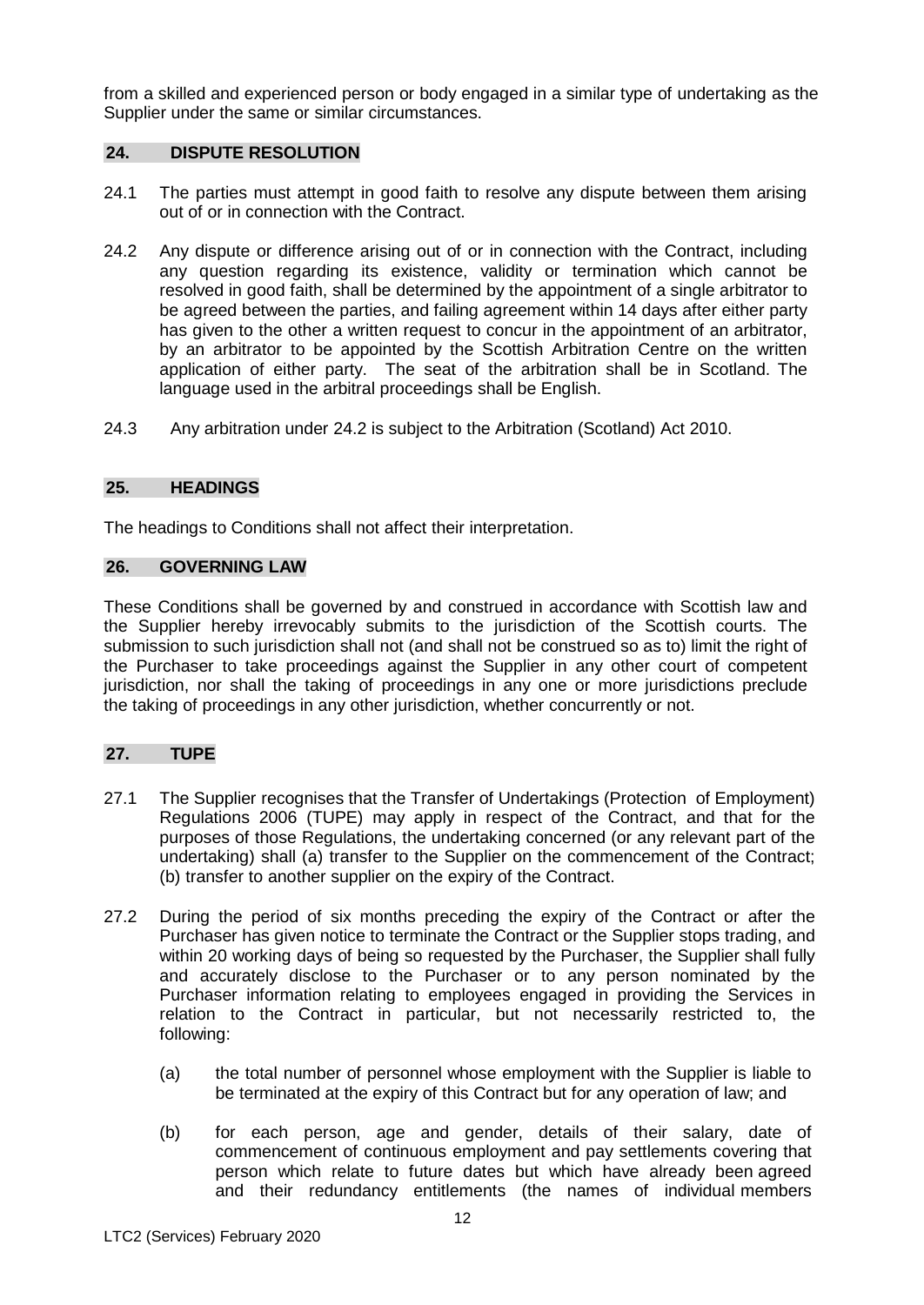of staff do not have to be given); and

- (c) information about the other terms and conditions on which the affected staff are employed, or about where that information can be found; and
- (d) details of pensions entitlements, if any.
- 27.3 The Supplier shall permit the Purchaser to use the information for the purposes of TUPE and of re-tendering, which shall include such disclosure to potential suppliers as the Purchaser considers appropriate in connection with any re-tendering. The Supplier will co-operate with the re-tendering of the contract by allowing the transferee to communicate with and meet the affected employees and/or their representatives.
- 27.4 The Supplier agrees to indemnify the Purchaser fully and to hold it harmless at all times from and against all actions, proceedings, claims, expenses, awards, costs and all other liabilities whatsoever in any way connected with or arising from or relating to the provision or disclosure of information permitted under this Condition.
- 27.5 In the event that the information provided by the Supplier in accordance with this Condition becomes inaccurate, whether due to changes to the employment and personnel details of the affected employees made subsequent to the original provision of such information or by reason of the Supplier becoming aware that the information originally given was inaccurate, the Supplier shall notify the Purchaser of the inaccuracies and provide the amended information. The Supplier shall be liable for any increase in costs the Purchaser may incur as a result of the inaccurate or late production of data.
- 27.6 The provisions of this Condition 27 shall apply during the continuance of this Contract and after its termination howsoever arising.

#### **28. Data Protection**

- 28.1 The Supplier acknowledges that Personal Data described in the scope of the Schedule (Data Protection) will be Processed in connection with the Services under this Contract. For the purposes of any such Processing, Parties agree that the Supplier acts as the Data Processor and the Purchaser acts as the Data Controller.
- 28.2 Both Parties agree to negotiate in good faith any such amendments to this Contract that may be required to ensure that both Parties meet all their obligations under Data Protection Laws. The provisions of this Condition 28 are without prejudice to any obligations and duties imposed directly on the Supplier under Data Protection Laws and the Supplier hereby agrees to comply with those obligations and duties.
- 28.3 The Supplier will, in conjunction with the Purchaser and in its own right and in respect of the Services, make all necessary preparations to ensure it will be compliant with Data Protection Laws.
- 28.4 The Supplier will provide the Purchaser with the contact details of its data protection officer or other designated individual with responsibility for data protection and privacy to act as the point of contact for the purpose of observing its obligations under the Data Protection Laws.
- 28.5 The Supplier must:

28.5.1 process Personal Data only as necessary in accordance with obligations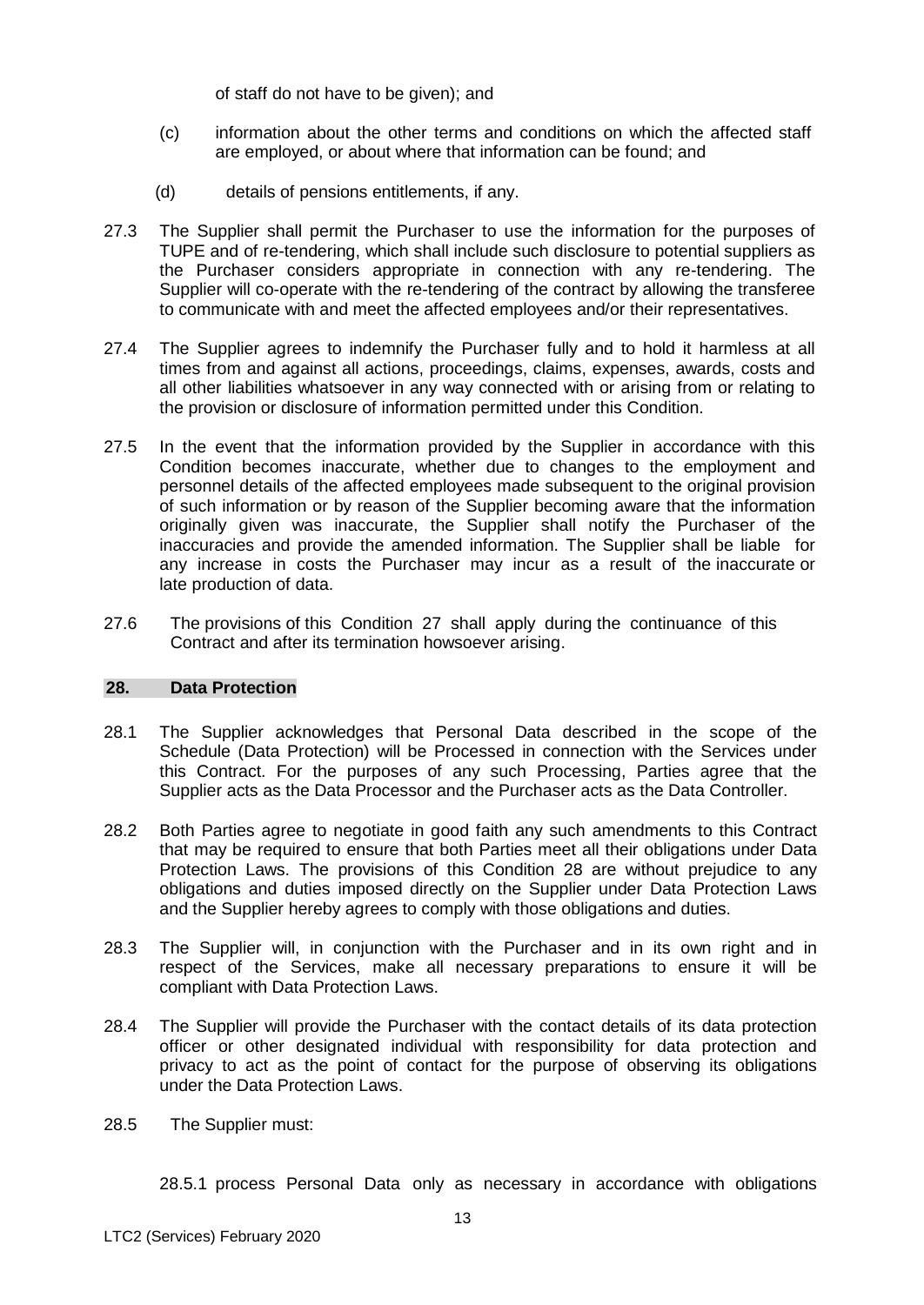under the Contract and any written instructions given by the Purchaser (which may be specific or of a general nature), including with regard to transfers of Personal Data outside the European Economic Area unless required to do so by European Union or Member state law or Regulatory Body to which the Supplier is subject; in which case the Supplier must, unless prohibited by that law, inform the Purchaser of that legal requirement before Processing the Personal Data only to the extent, and in such manner as is necessary for the performance of the Supplier's obligations under this Contract or as is required by the Law;

- 28.5.2 subject to Condition 28.5.1 only process or otherwise transfer any Personal Data in or to any country outside the European Economic Area with the Purchaser's prior written consent;
- 28.5.3 take all reasonable steps to ensure the reliability and integrity of any Supplier Personnel who have access to the Personal Data and ensure that the Supplier Personnel:
	- (a) are aware of and comply with the Supplier's duties under this Condition;
	- (b) are subject to appropriate confidentiality undertakings with the Supplier or the relevant Sub-contractor;
	- (c) are informed of the confidential nature of the Personal Data and do not publish, disclose or divulge any of the Personal Data to any third party unless directed in writing to do so by the Purchaser or as otherwise permitted by this Contract; and
	- (d) have undergone adequate training in the use, care, protection and handling of Personal Data.
- 28.5.4implement appropriate technical and organisational measures including those set out in the Schedule (Data Protection) and in accordance with Article 32 of the GDPR to protect Personal Data against unauthorised or unlawful Processing and against accidental loss, destruction, damage, alteration or disclosure, such measures being appropriate to the harm which might result from any unauthorised or unlawful Processing accidental loss, destruction or damage to the Personal Data and having regard to the nature of the Personal Data which is to be protected.
- 28.6 The Supplier shall not engage a sub-contractor to carry out Processing in connection with the Services without prior specific or general written authorisation from the Purchaser. In the case of general written authorisation, the Supplier must inform the Purchaser of any intended changes concerning the addition or replacement of any other sub-contractor and give the Purchaser an opportunity to object to such changes.
- 28.7 If the Supplier engages a sub-contractor for carrying out Processing activities on behalf of the Purchaser, the Supplier must ensure that same data protection obligations as set out in this Contract are imposed on the sub-contractor by way of a written and legally binding contract, in particular providing sufficient guarantees to implement appropriate technical and organisational measures. The Supplier shall remain fully liable to the Purchaser for the performance of the sub-contractor's performance of the obligations.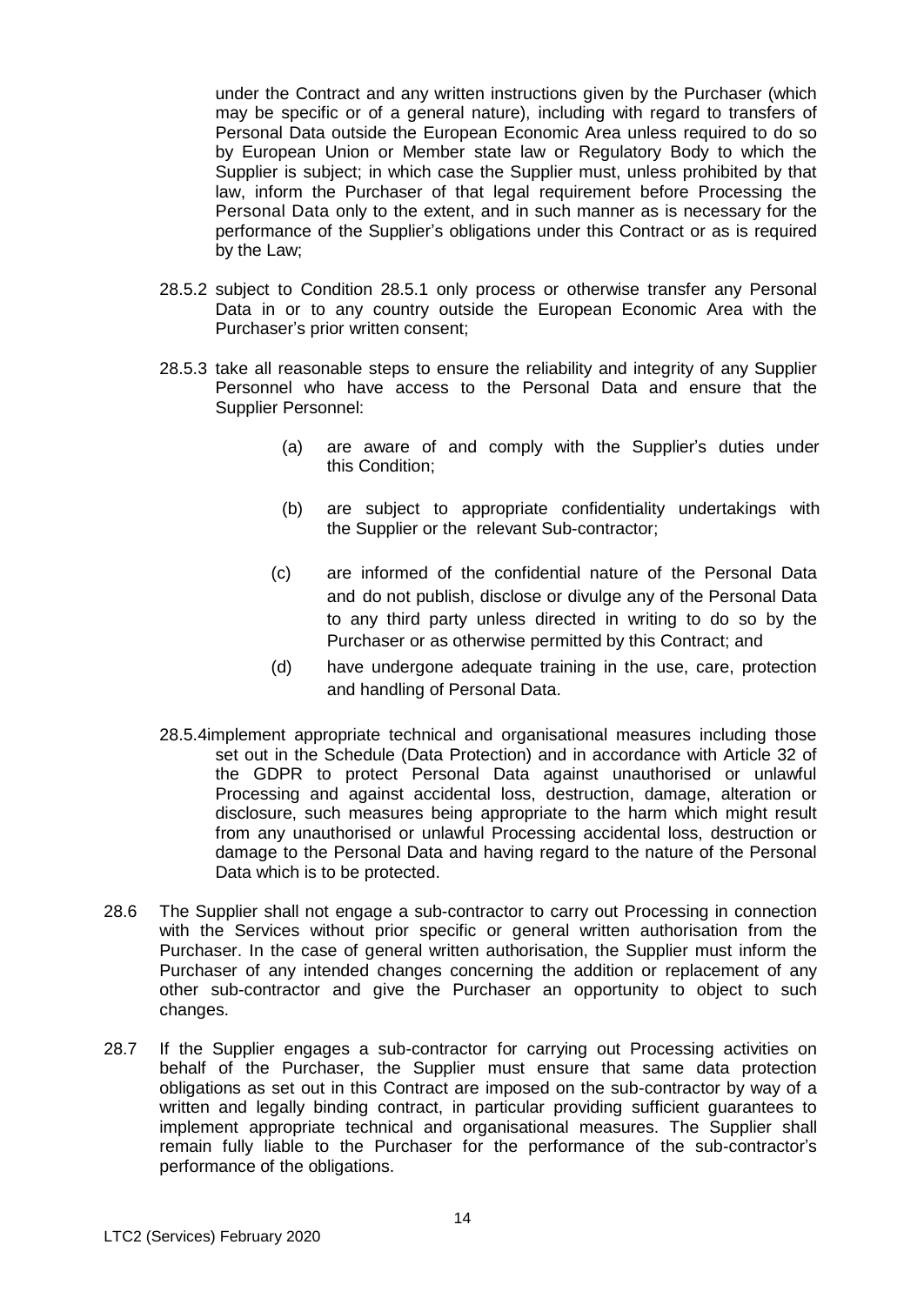- 28.8 The Supplier must provide to the Purchaser reasonable assistance including by such technical and organisational measures as may be appropriate in complying with Articles 12-23 of the GDPR
- 28.9 The Supplier must notify the Purchaser if it:
	- (a) receives a Data Subject Access Request (or purported Data Subject Access Request)
	- (b) receives a request to rectify, block or erase Personal Data;
	- (c) receives any other request, complaint or communication relating to either Party's obligations under Data Protection Laws
	- (d) receives any communications from the Supervisory Authority or any other regulatory authority in connection with Personal Data Processed under this Contract; or
	- (e) receives a request from any third party for disclosure of Personal Data where compliance with such request is required or purported to be required by law or regulatory order;

and such notification must take place as soon as is possible but in any event within 3 business days of receipt of the request or any other period as agreed in writing with the Purchaser from time to time.

- 28.10 Taking into account the nature of the Processing and the information available, the Supplier must assist the Purchaser in complying with the Purchaser's obligations concerning the security of personal data, reporting requirements for data breaches, data protection impact assessments and prior consultations in accordance with Articles 32 to 36 of the GDPR. These obligations include:
	- a) ensuring an appropriate level of protection through technical and organisational measures that take into account the circumstances and purposes of the Processing as well as the projected probability and severity of a possible infringement of the law as a result of security vulnerabilities and that enable an immediate detection of relevant infringement events.
	- (b) notifying a Personal Data breach to the Purchaser without undue delay and in any event no later than 24 hours after becoming aware of a Personal Data breach;
	- (c) assisting the Purchaser with communication of a personal data breach to a Data Subject;
	- (d) supporting the Purchaser with preparation of a data protection impact assessment;
	- (e) supporting the Purchaser with regard to prior consultation of the Supervisory Authority.
- 28.11 At the end of the provision of Services relating to Processing the Supplier must, on written instruction of the Purchaser, delete or return to the Purchaser all Personal Data and delete existing copies unless EU or Member State law requires storage of the Personal Data.
- 28.12 The Supplier must:
	- (a) provide such information as is necessary to enable the Purchaser to satisfy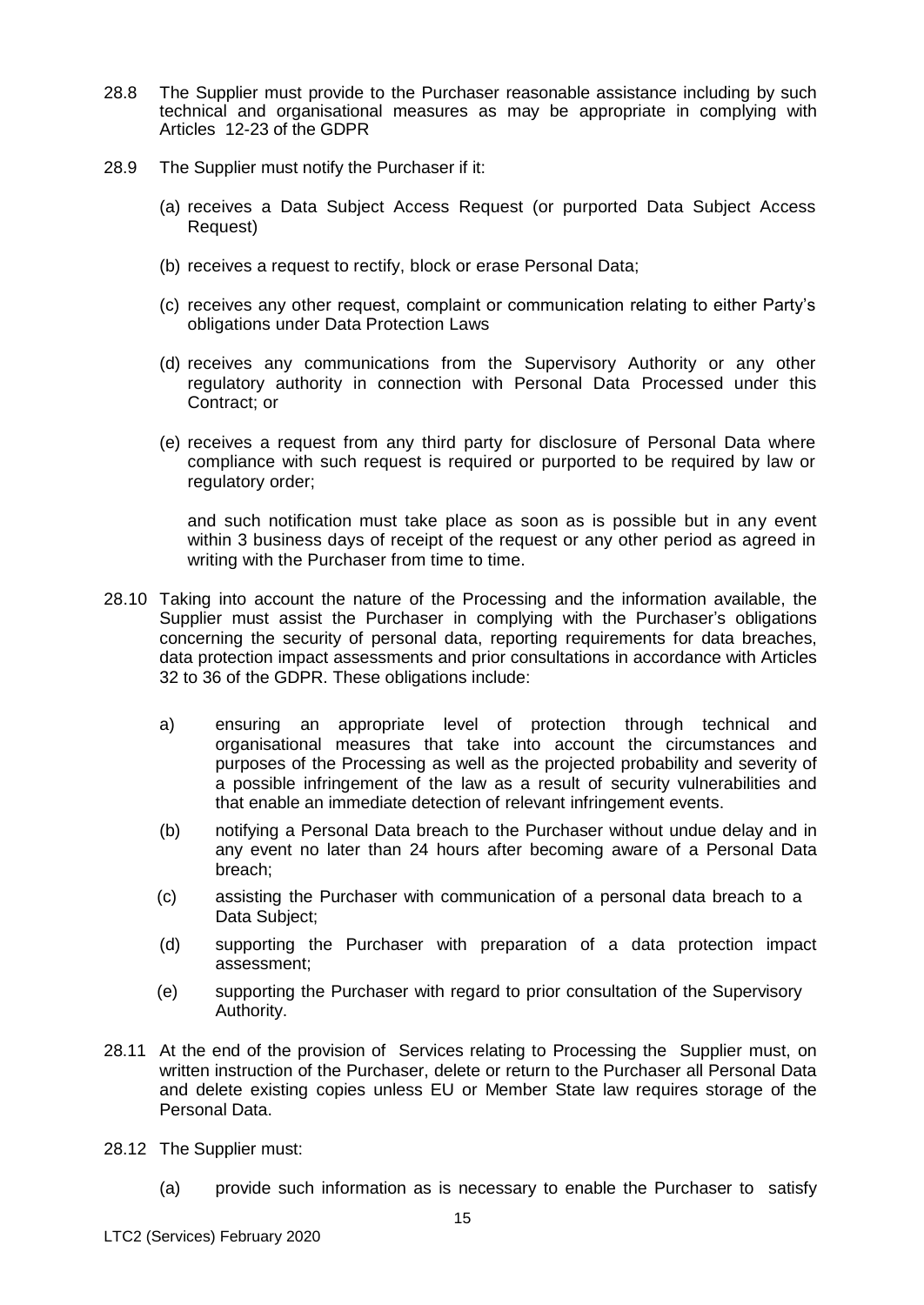itself of the Supplier's compliance with this Condition 28;

- (b) allow the Purchaser, its employees, auditors, authorised agents or advisers reasonable access to any relevant premises, during normal business hours, to inspect the procedures, measures and records referred to in this Condition 28 and contribute as is reasonable to those audits and inspections;
- (c) inform the Purchaser if in its opinion an instruction from the Purchaser infringes any obligation under Data Protection Laws.
- 28.13 The Supplier must maintain written records of all Processing activities carried out in performance of the Services or otherwise on behalf of the Purchaser. Such records must contain the information set out in Article 30(2) of the GDPR and may be kept in electronic form.
- 28.14 If requested, the Supplier must make such records referred to in Condition 28.13 available to the Supervisory Authority on request and co-operate with the Supervisory Authority in the performance of its tasks.
- 28.15 Parties acknowledge that the inspecting party will use reasonable endeavours to carry out any audit or inspection under Condition 28.14 with minimum disruption to the Supplier's day to day business.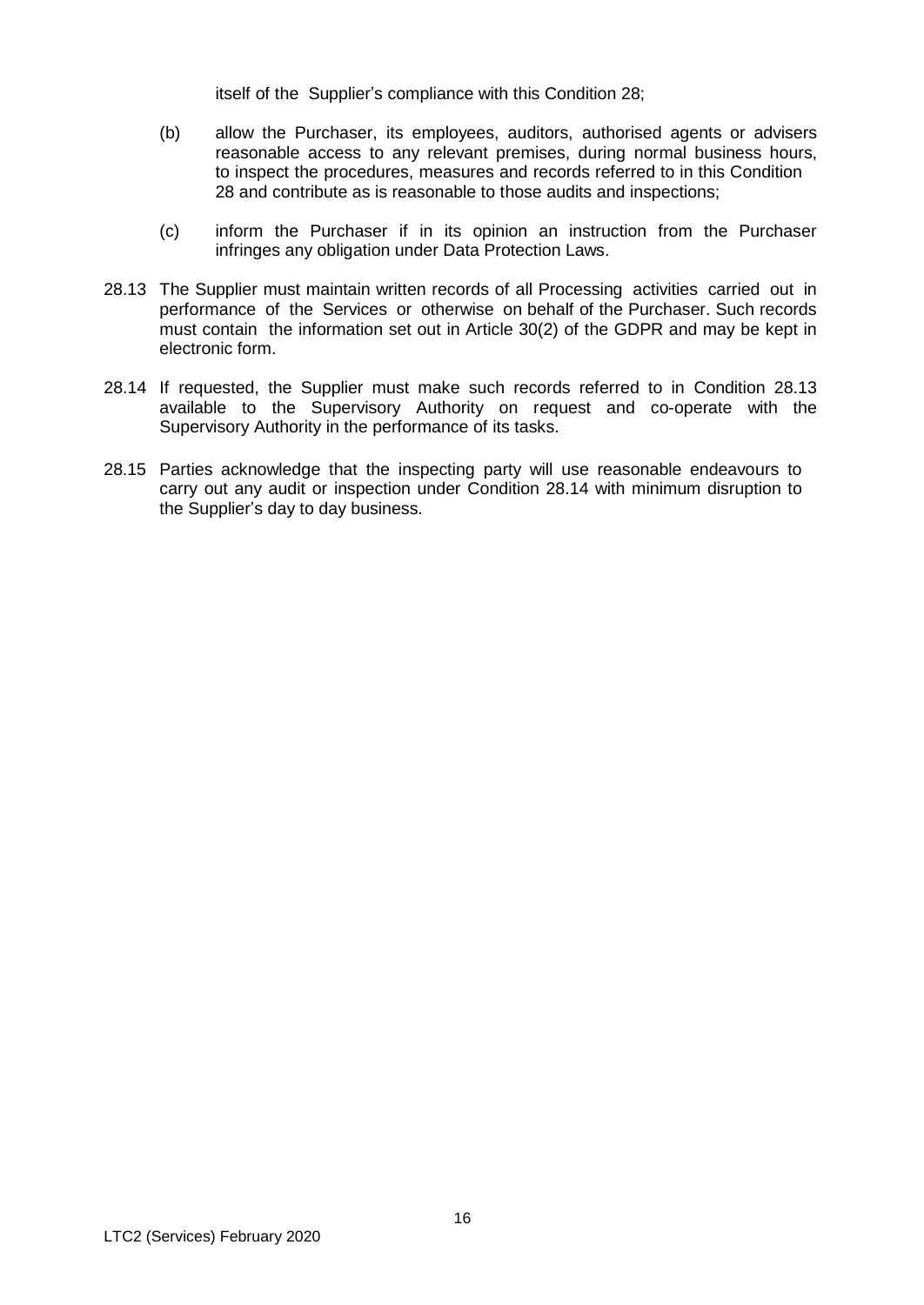## **SCHEDULE (Data Protection)**

Data Processing provision as required by Article 28(3) GDPR.

This Schedule includes certain details of the Processing of Personal Data in connection with the Services:

*Subject matter and duration of the Processing of Personal Data*

The subject matter and duration of the Processing of Personal Data are

[insert description here].

*The nature and purpose of the Processing of Personal Data*

[Include description here]

*The type of Personal Data to be Processed*

[Include list of data types here]

*The categories of Data Subject to whom Personal Data relates*

[Include categories of data subjects here]

*The obligations and rights of the Purchaser*

The obligations and rights of the Purchaser as the Data Controller are set out in Condition 28 of the Contract.